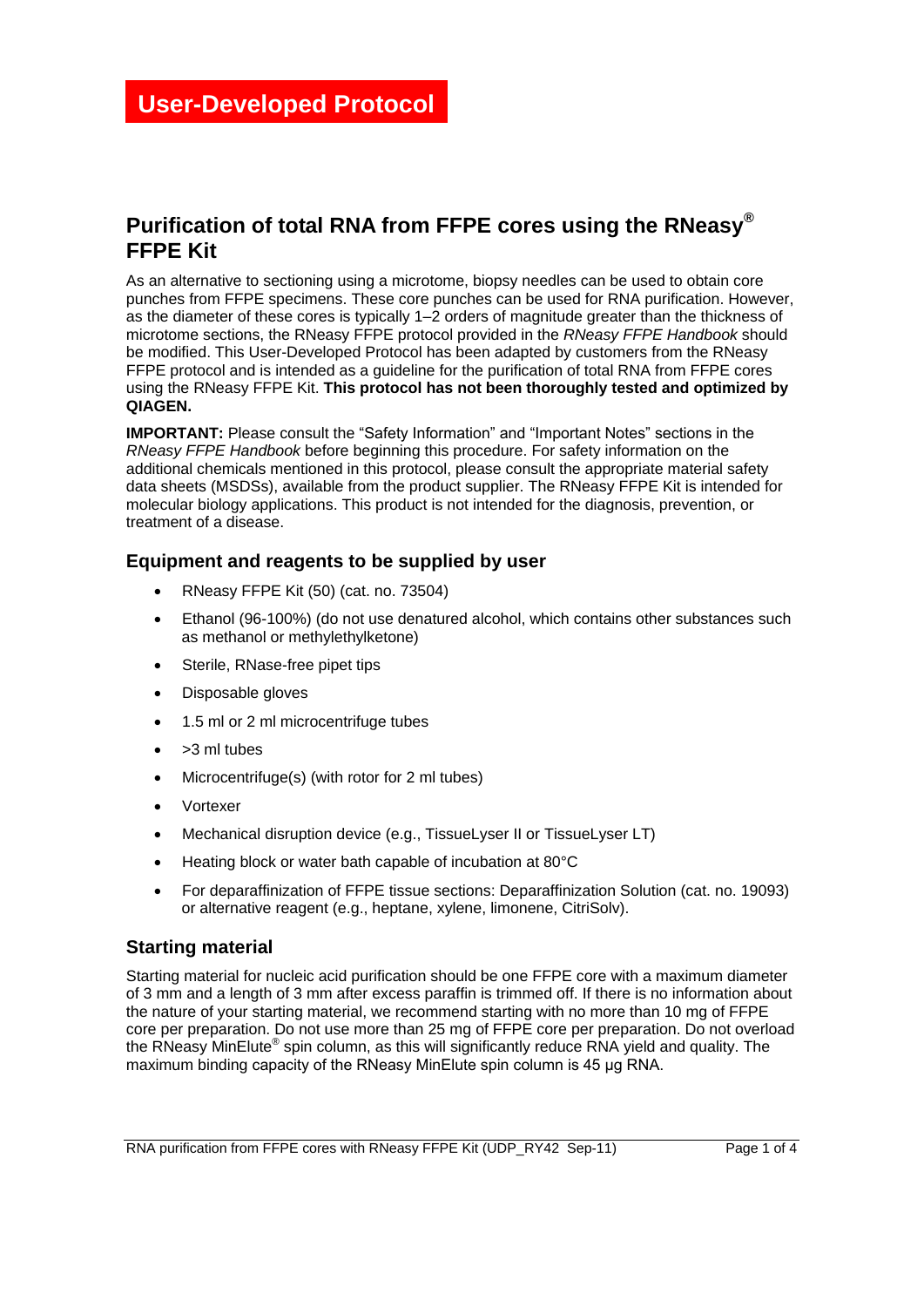# **User-Developed Protocol**

### **Important points before starting**

- If using RNeasy FFPE Kits for the first time, read "Important Notes" in the *RNeasy FFPE Handbook*.
- If working with RNA for the first time, read Appendix B in the *RNeasy FFPE Handbook*.
- Buffer RBC contains a guanidine salt and is therefore not compatible with disinfecting reagents containing bleach. See the *RNeasy FFPE Handbook* for safety information.

#### **Things to do before starting**

- Buffer RPE is supplied as a concentrate. Before using for the first time, add 4 volumes of ethanol (96–100%) as indicated on the bottle to obtain a working solution.
- Equilibrate all buffers to room temperature (15–25°C). Mix reconstituted Buffer RPE by shaking.
- Set a thermal mixer or heated orbital incubator to 56°C for use in steps 3 and 8.
- Prepare DNase I stock solution by dissolving the lyophilized DNase I (1500 Kunitz units) in 550 µl RNase-free water. To avoid loss of DNase I, do not open the vial. Inject RNasefree water into the vial using an RNase-free needle and syringe. Mix gently by inverting the vial. Do not vortex. DNase I is especially sensitive to physical denaturation. Mixing should only be carried out by gently inverting the vial. Insoluble material may remain after dissolving DNase. Due to the production process, insoluble material may be present in the lyophilized DNase. This does not affect DNase performance.

#### **Procedure**

#### **1. Place FFPE cores into a 2 ml microcentrifuge tube and close the lid.**

Do not use more than the recommended maximum amount of starting material; see section "Starting material".

#### **2. Disrupt and homogenize the FFPE core according to step 2a or 2b.**

#### **2a. Disruption and homogenization using the TissueLyser II:**

Place a stainless steel bead (5 mm in diameter) in the microcentrifuge tube containing the sample.

Place the tubes in the TissueLyser Adapter Set 2 x 24.

Operate the TissueLyser for 30 s at 20 Hz.

Complete disruption and homogenization may not be possible. However, small amounts of debris are usually digested in the proteinase K step.

#### **2b. Disruption and homogenization using the TissueLyser LT:**

Place a stainless steel bead (5 mm mean diameter) in the microcentrifuge tube containing the sample.

Place the microcentrifuge tubes into the insert of the TissueLyser LT Adapter and put insert into the base of the TissueLyser LT Adapter, which is attached to the TissueLyser LT. Place the lid of the TissueLyser LT Adapter over the insert, and screw the knob until the lid is securely fastened.

Operate the TissueLyser LT for 30 s at 30 Hz.

Complete disruption and homogenization may sometimes not be possible. However, small amounts of debris are usually digested in the proteinase K step.

**3. Add 320 μl Deparaffinization Solution, vortex vigorously for 10 s, and centrifuge briefly to bring the sample to the bottom of the tube.**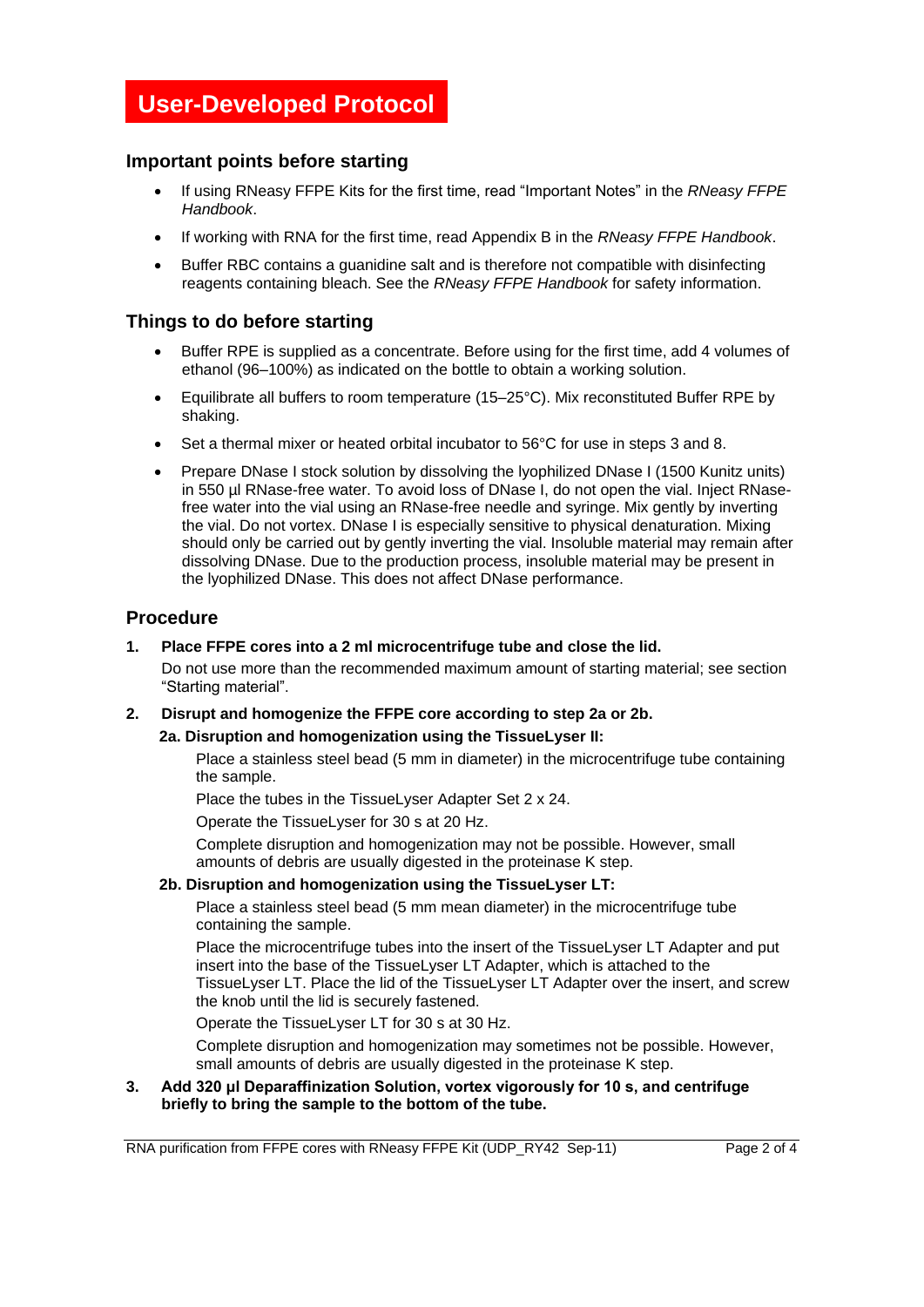# **User-Developed Protocol**

Deparaffinization Solution is not supplied with the RNeasy FFPE Kit and should be ordered separately (cat. no. 19093). If using an alternative deparaffinization method, see Appendix A of the *RNeasy FFPE Handbook* for further details.

#### **4. Incubate at 56°C for 3 min, then allow to cool at room temperature.**

If too little Deparaffinization Solution is used or if too much paraffin is carried over with the sample, the Deparaffinization Solution may become waxy or solid after cooling. If this occurs, add additional Deparaffinization Solution and repeat the 56°C incubation.

#### **5. Remove the stainless steel bead.**

For bead removal, a magnet can be slid along the outside of the reaction tube so that the bead is indirectly moved to the rim of the tube. Avoid removing any tissue fragments.

- **6. Add 240 μl Buffer PKD.**
- **7. Centrifuge for 1 min at 11,000 x** *g* **(10,000 rpm).**
- **8. Add 10 μl proteinase K to the lower, colorless phase. Mix gently by pipetting up and down.**
- **9. Incubate at 56°C for 15 min, then at 80°C for 15 min. If a lot of tissue debris is still visible after 15 min at 56°C, it is possible to prolong the incubation time at 56°C to up to 3 hours.**

Small amounts of insoluble material may remain after the 56°C incubation. Proteinase K digestion to the point of complete solubilization is not required to achieve maximum RNA yields

If using only one heating block, leave the sample at room temperature after the 56°C incubation until the heating block has reached 80°C.

**IMPORTANT:** Ensure that the heating block has reached 80°C before starting the 15 min incubation. The 15 min incubation at 80°C is critical for reversal of crosslinks and optimal RNA performance in downstream applications such as real-time RT-PCR.

The incubation at 80°C in Buffer PKD partially reverses formaldehyde modification of nucleic acids. Longer incubation times or higher incubation temperatures may result in more fragmented RNA, but may also result in slightly lower  $C_T$  values in downstream applications such as real-time RT-PCR.

- **10. Transfer the lower phase into a new tube.**
- **11. Incubate on ice for 3 min. Then, centrifuge for 15 min at 20,000 x** *g* **(13,500 rpm).**
- **12. Transfer the supernatant to a new tube (>3 ml) taking care not to disturb the pellet. The pellet contains insoluble tissue debris, including crosslinked DNA.**
- **13. Add DNase Booster Buffer equivalent to a tenth of the total sample volume (approximately 25 μl) and 10 μl DNase I stock solution. Mix by inverting the tube. Centrifuge briefly to collect residual liquid from the sides of the tube.**

DNase I is supplied lyophilized and should be reconstituted as described in "Things to do before starting".

DNase I is especially sensitive to physical denaturation. Mixing should only be carried out by gently inverting the tube. Do not vortex.

- **14. Incubate at room temperature for 15 min.**
- **15. Add 500 μl Buffer RBC to adjust binding conditions, and mix the lysate thoroughly.**
- **16. Add 1200 μl ethanol (100%) to the sample, and mix well by pipetting. Do not centrifuge. Proceed immediately to step 16. Precipitates may be visible after addition of ethanol. This does not affect the procedure.**